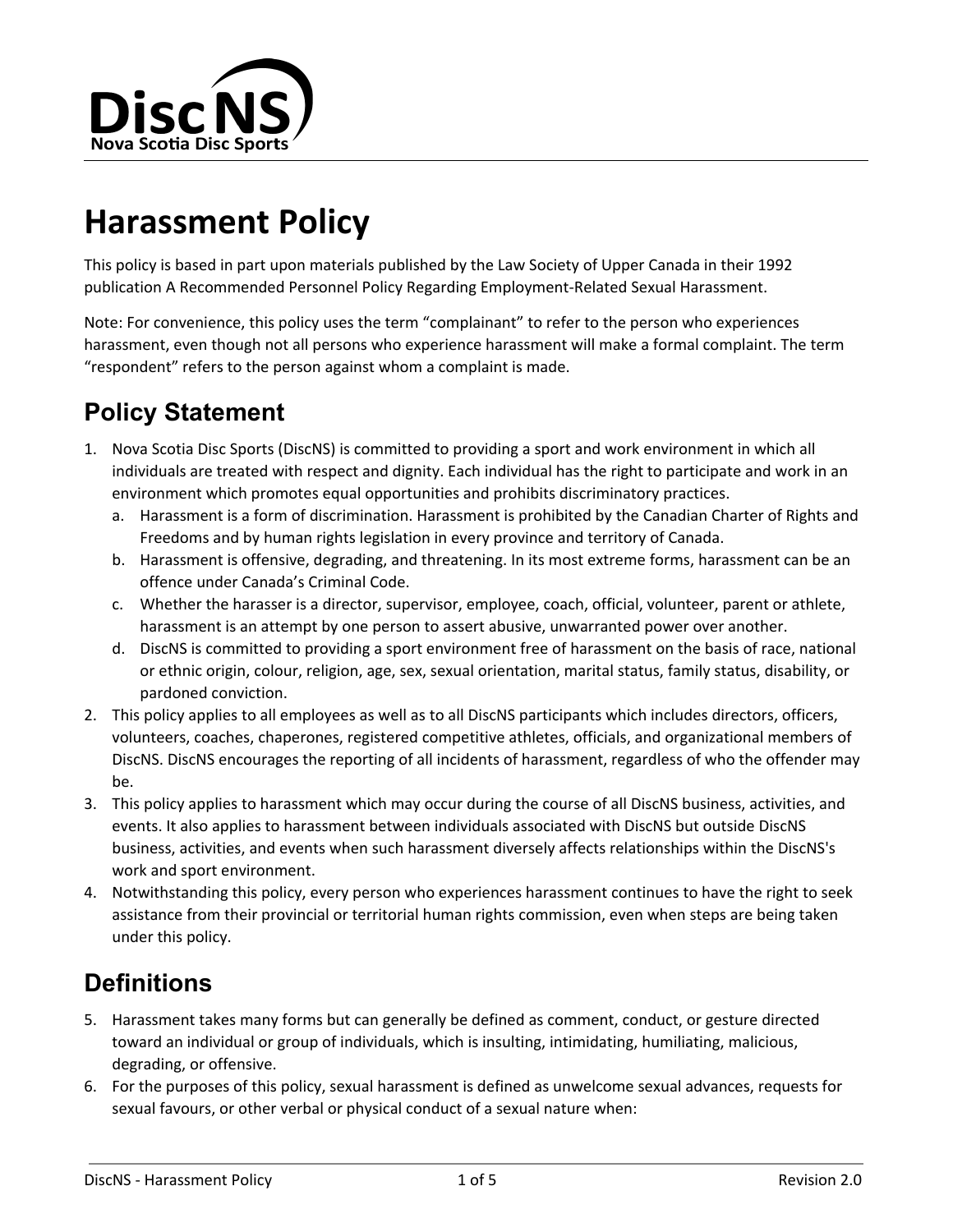- a. submitting to or rejecting this conduct is used as the basis for making decisions which affect the individual; or
- b. such conduct has the purpose or effect of interfering with n individual's performance; or
- c. such conduct creates an intimidating, hostile, or offensive environment.
- 7. Types of behaviour which constitute harassment include but are not limited to:
	- a. written or verbal abuse or threats;
	- b. the display of visual material which is offensive or which one ought to know is offensive;
	- c. unwelcome remarks, jokes, comments, innuendo, or taunting about a person's looks, body, attire, age, race, religion, sex, or sexual orientation;
	- d. leering or other suggestive or obscene gestures;
	- e. condescending, paternalistic, or patronizing behaviour which undermines self-esteem, diminishes performance, or adversely affects working conditions;
	- f. practical jokes which cause awkwardness or embarrassment, endanger a person's safety, or negatively affect performance;
	- g. unwanted physical contact including touching, petting, pinching, or kissing;
	- h. unwelcome sexual flirtations, advances, requests, or invitations; or
	- i. physical or sexual assault.
- 8. Sexual harassment most commonly occurs in the form of behaviour by males toward females; however, sexual harassment can also occur between males, between females, or as behaviour by females toward males.
- 9. For the purposes of this policy, retaliation against an individual
	- a. for having filed a complaint under this policy; or
	- b. for having participated in any procedure under this policy; or
	- c. for having been associated with a person who filed a complaint or participated in any procedure under this policy, will be treated as harassment, and will not be tolerated.

#### **Responsibility**

- 10. The board and the DiscNS executive are responsible for the implementation of this policy. In addition, DiscNS is responsible for:
	- a. discouraging and preventing harassment within DiscNS and DiscNS associated groups;
	- b. investigating formal complaints of harassment in a sensitive, responsible, and timely manner;
	- c. imposing appropriate disciplinary or corrective measures when a complaint of harassment has been substantiated, regardless of the position or authority of the offender;
	- d. providing advice to persons who experience harassment;
	- e. doing all in their power to support and assist any employee or DiscNS participant who experiences harassment by someone who is not an employee or DiscNS participant;
	- f. making all DiscNS participants and employees of DiscNS aware of the problem of harassment, and in particular, sexual harassment, and of the procedures contained in this policy;
	- g. informing both complainants and respondents of the procedures contained in this policy and of their rights under the law;
	- h. regularly reviewing the terms of this policy to ensure that they adequately meet the organization's legal obligations and public policy objectives;
	- i. appointing officers and providing the training and resources they need to fulfill their responsibilities under this policy; and
	- j. appointing unbiased Disciplinary Committees and providing the resources and support they need to fulfill their responsibilities under this policy.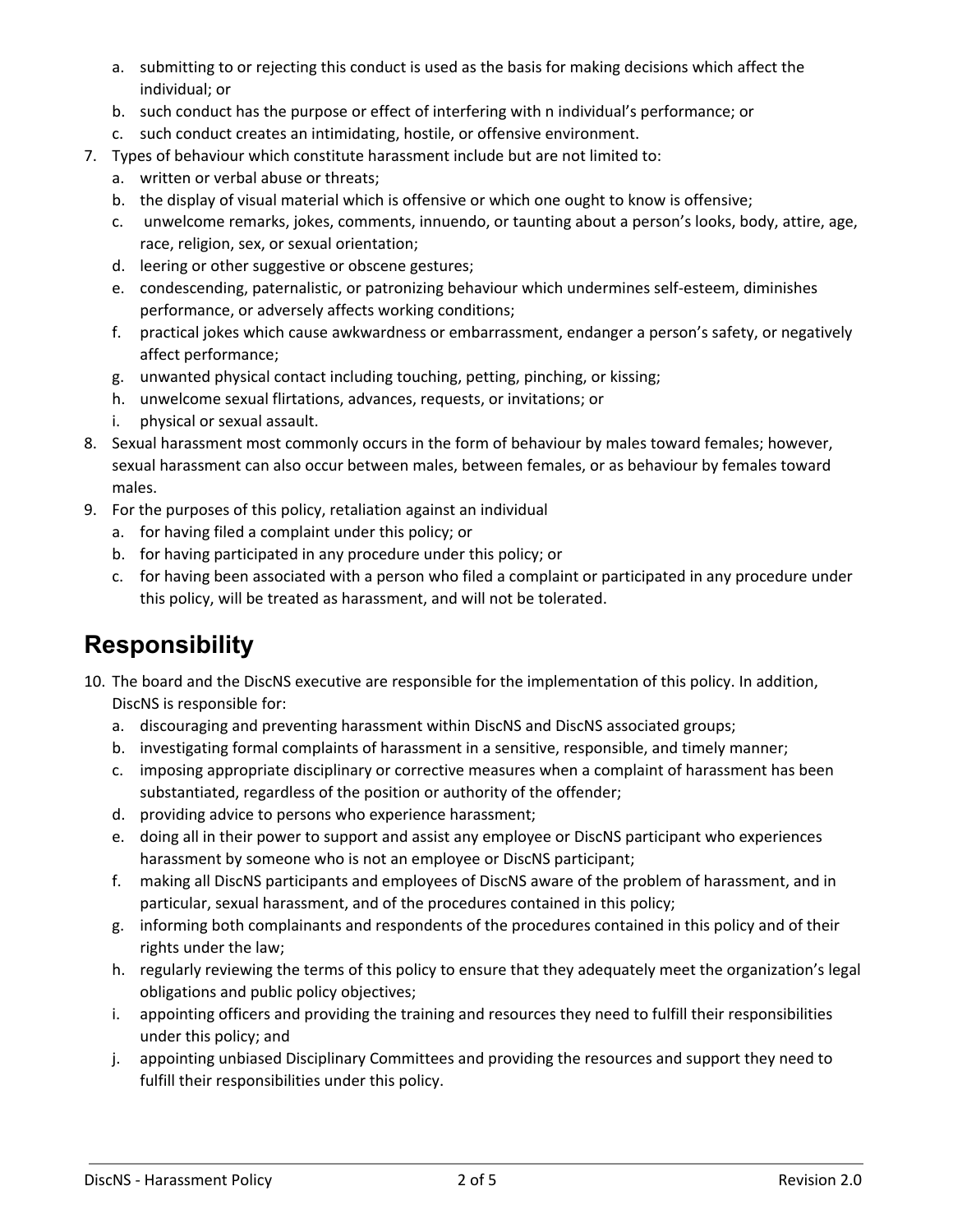- 11. Every DiscNS participant and employee has a responsibility to play a part in ensuring that the DiscNS sport environment is free from harassment. This means not engaging in, allowing, condoning, or ignoring behaviour contrary to this policy. In addition, any DiscNS participant or employee who believes that a fellow member has experienced or is experiencing harassment is encouraged to notify a harassment officer appointed under this policy.
- 12. In the event that the DiscNS President is involved in a complaint which is made under this policy, the DiscNS board shall appoint a suitable alternate for the purposes of dealing with the complaint.

## **Coach/Athlete Sexual Relationships**

13. DiscNS takes the view that intimate sexual relationships between coaches and adult athletes, while not against the law, can have harmful effects on the individual athlete involved, on other athletes and coaches and on DiscNS's public image. DiscNS therefore takes the position that such relationships are unacceptable for coaches coaching at all levels. Should a sexual relationship develop between athlete and coach, the DiscNS will investigate and take action, which could include reassignment, or if this is not feasible, a request for resignation, or dismissal from employment.

#### **Disciplinary Action**

14. Employees or DiscNS participant against whom a complaint of harassment is substantiated may be severely disciplined, up to and including employment dismissal or termination of membership or ineligibility to participate in DiscNS events in cases where the harassment takes the form of assault, sexual assault, or a related sexual offence.

## **Confidentiality**

- 15. DiscNS understands that it can be extremely difficult to come forward with a complaint of harassment and that it can be devastating to be wrongly convicted of harassment. DiscNS recognizes the interests of both the complainant and the respondent in keeping the matter confidential.
- 16. DiscNS shall not disclose to outside parties the name of the complainant, the circumstances giving rise to a complaint, or the name of the respondent unless such disclosure is required by a disciplinary or other remedial process.

#### **Officers**

- 17. In the event of a harrassment complaint, DiscNS shall appoint at least two persons, one male and one female, who are themselves DiscNS members or employees of the sport organization, to serve as harassment officers under this policy. If more than two officers are appointed, DiscNS shall ensure a gender balance.
- 18. The role of harassment officers is to serve in a neutral, unbiased capacity and to receive complaints, assist in informal resolution of complaints and investigate formal written complaints. In carrying out their duties under this policy, harassment officers shall be directly responsible to the DiscNS President.
- 19. DiscNS shall ensure that harassment officers receive appropriate training and support for carrying out their responsibilities under this policy.

## **Complaint Procedure**

20. A person who experiences harassment is encouraged to make it known to the harasser that the behaviour is unwelcome, offensive, and contrary to this policy.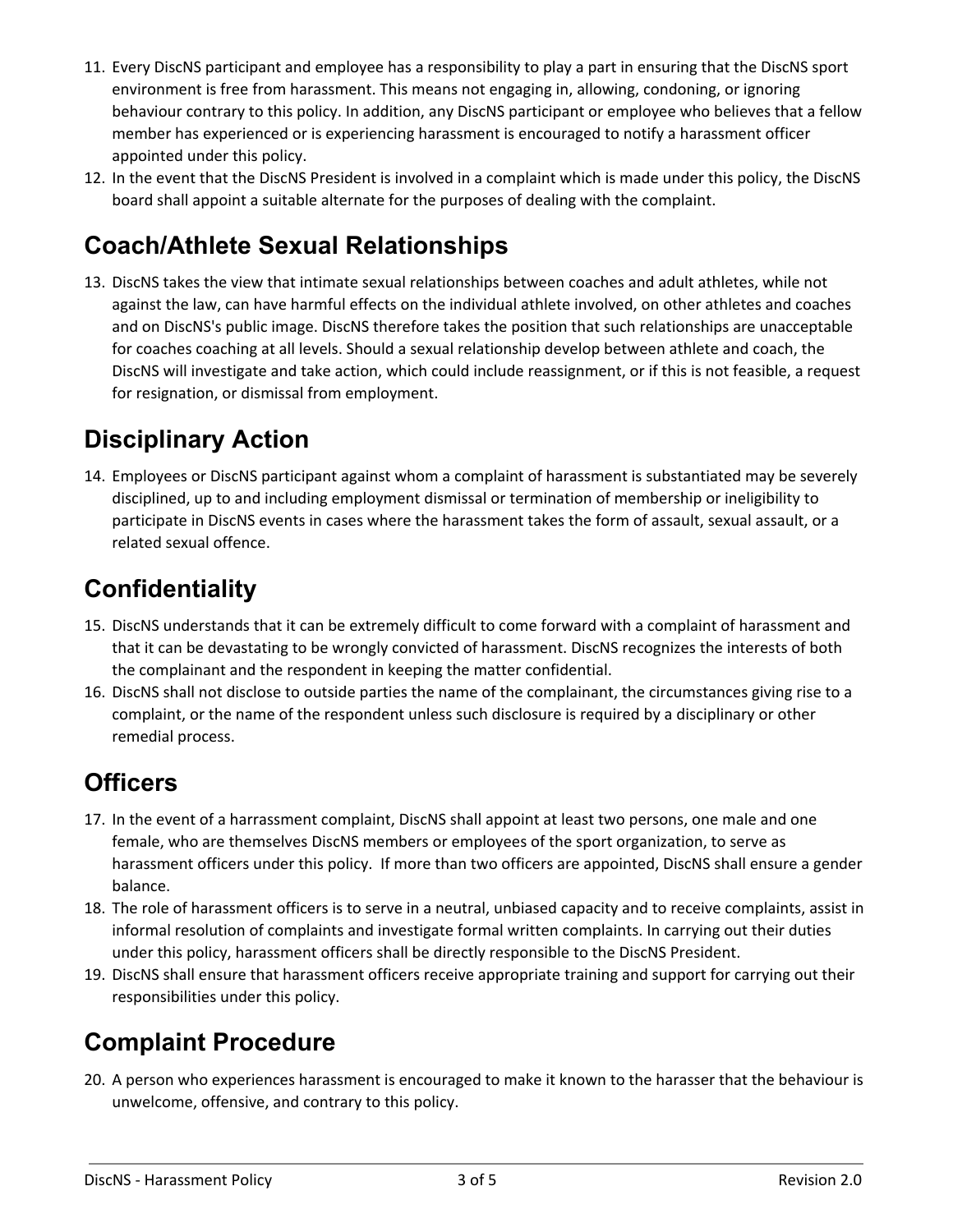- 21. If confronting the harasser is not possible, or if after confronting the harasser the harassment continues, the complainant should seek the advice of the DiscNS President who will assign a harassment officer.
- 22. The harassment officer shall inform the complainant of:
	- a. the options for pursuing an informal resolution of his or her complaint;
	- b. the right to lay a formal written complaint under this policy when an informal resolution is inappropriate or not feasible;
	- c. the confidentiality provisions of this policy;
	- d. the right to be represented by a person of choice (including legal counsel) at any stage in the complaint process;
	- e. the right to withdraw from any further action in connection with the complaint at any stage (even though DiscNS might continue to investigate the complaint);
	- f. and other avenues of recourse, including the right to file a complaint with a human rights commission or, where appropriate, to contact the police to have them lay a formal charge under the Criminal Code.
- 23. There are four possible outcomes to this initial meeting of complainant and harassment officer.
	- a. The complainant and harassment officer agree that the conduct does not constitute harassment.
		- i. If this occurs, the harassment officer will take no further action and will make no written record.
	- b. The complainant brings evidence of harassment and chooses to pursue an informal resolution of the complaint
		- i. If this occurs, the harassment officer will assist the two parties to negotiate a solution acceptable to the complaint. If desired by the parties and if appropriate, the harassment officer may also seek the assistance of a neutral mediator.
		- ii. If informal resolution yields a result which is acceptable to both parties, the harassment officer will make a written record that a complaint was made and was resolved informally to the satisfaction of both parties, and will take no further action.
		- iii. If informal resolution fails to satisfy the complaint, the complainant will reserve the option of laying a formal written complaint.
	- c. The complainant brings evidence of harassment and decides to lay a formal written complaint
		- i. If this occurs, the harassment officer will assist the complainant in drafting a formal written complaint, to be signed by the complainant, and a copy given to he respondent without delay. The written complaint should set out the details of the incident(s), the names of any witnesses to the incident(s), and should be dated and signed.
		- ii. The respondent will be given an opportunity to provide a written response to the complaint. The harassment officer may assist the respondent in preparing this response.
	- d. The complainant brings evidence of harassment but does not wish to lay a formal complaint.
		- i. If this occurs, the harassment officer must decide if the alleged harassment is serious enough to warrant laying a formal written complaint, even if it is against the wishes of the complainant.
	- e. When the harassment officer decides that the evidence and surrounding circumstances require a formal written complaint, the harassment officer will issue a formal written complaint and, without delay, provide copies of the complaint to both the complainant and the respondent.
- 24. As soon as possible after receiving the written complaint, but within 21 days, the harassment officer shall submit a report to the DiscNS President containing the documentation filed by both parties along with a recommendation that:
	- a. No further action be taken because the complaint is unfounded or the conduct cannot reasonably be said to fall within this policy's definition of harassment; or
	- b. The complaint should be investigated further.

A copy of this report shall be provided, without delay, to both the complainant and the respondent.